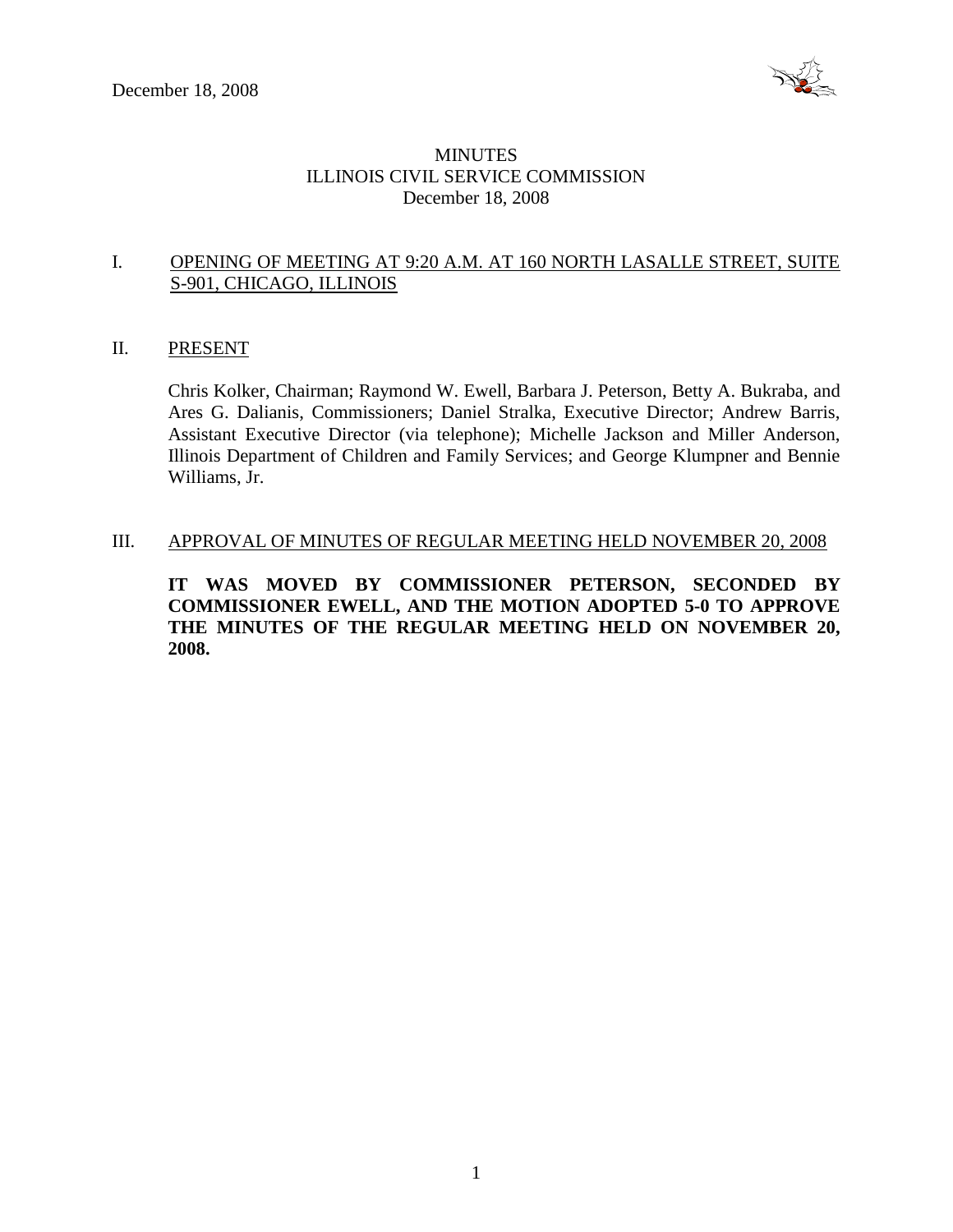

#### **EXEMPTIONS UNDER SECTION 4d(3) OF THE PERSONNEL CODE** IV.

# A. Report on Exempt Positions

| <u>Agency</u>                         | Total<br>Employees | Number of Exempt<br>Positions |
|---------------------------------------|--------------------|-------------------------------|
|                                       |                    |                               |
|                                       |                    |                               |
|                                       |                    |                               |
|                                       |                    |                               |
| Central Management Services 1,485 107 |                    |                               |
|                                       |                    |                               |
|                                       |                    |                               |
|                                       |                    |                               |
|                                       |                    |                               |
|                                       |                    |                               |
|                                       |                    |                               |
|                                       |                    |                               |
|                                       |                    |                               |
|                                       |                    |                               |
|                                       |                    |                               |
|                                       |                    |                               |
|                                       |                    |                               |
|                                       |                    |                               |
|                                       |                    |                               |
|                                       |                    |                               |
|                                       |                    |                               |
|                                       |                    |                               |
|                                       |                    |                               |
|                                       |                    |                               |
|                                       |                    |                               |
|                                       |                    |                               |
|                                       |                    |                               |
|                                       |                    |                               |
|                                       |                    |                               |
|                                       |                    |                               |
|                                       |                    |                               |
|                                       |                    |                               |
|                                       |                    |                               |
|                                       |                    |                               |
|                                       |                    |                               |
|                                       |                    |                               |
|                                       |                    |                               |
|                                       |                    |                               |
|                                       |                    |                               |
|                                       |                    |                               |
|                                       |                    |                               |
|                                       |                    |                               |
|                                       |                    |                               |
|                                       |                    |                               |
|                                       |                    |                               |
|                                       |                    |                               |
|                                       |                    |                               |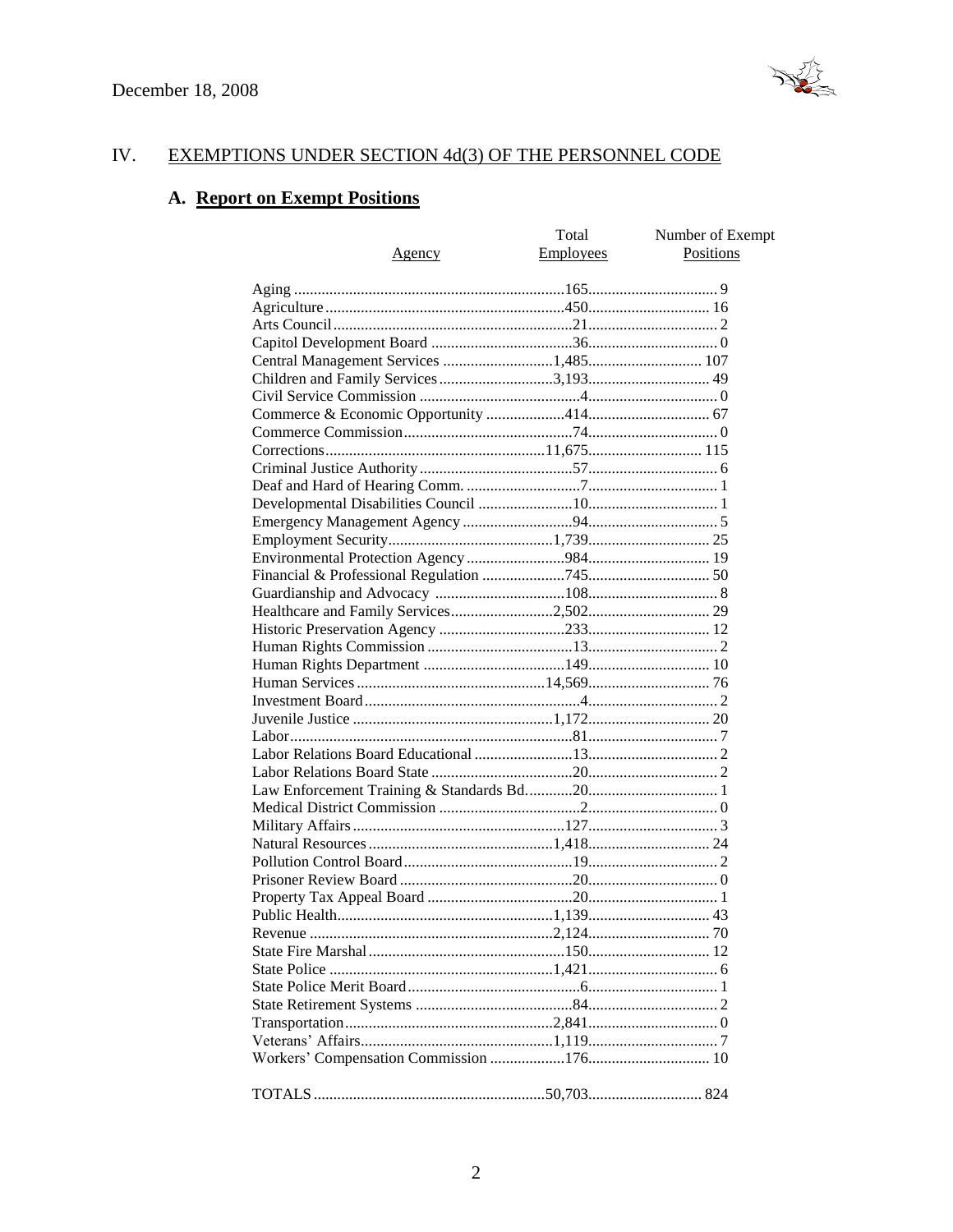

### **B. Governing Rule - Jurisdiction B Exemptions**

- a) Before a position shall qualify for exemption from Jurisdiction B under Section 4d(3) of the Personnel Code, the position shall be directly responsible to:
	- 1. The Governor, or
	- 2. A departmental director or assistant director appointed by the Governor, or
	- 3. A board or commission appointed by the Governor, or
	- 4. The head of an agency created by Executive Order, or the director or assistant director of an agency carrying out statutory powers, whose offices are created by the Governor subject to legislative veto under Article V, Section 11, of the Constitution of 1970, which agency head, director, or assistant director may themselves be subject to exemption under Section 4d(3), or
	- 5. In an agency having a statutory assistant director, a deputy director exercising full line authority under the director for all operating entities of the agency, provided the statutory role of assistant director is vacant or is assigned clearly distinct and separate duties from the deputy director and as a colleague to him, or
	- 6. A line position organizationally located between the director and/or assistant director and a subordinate statutorily exempt position(s), provided the position proposed for exemption has line authority over the statutory exempt position(s), or
	- 7. The elected head of an independent agency in the executive, legislative, or judicial branch of government.
- b) If a position meets the above criterion, it must, in addition, be responsible for one or more of the following before it shall be approved as exempt:
	- 1. Directs programs defined by statute and/or departmental, board, or commission policy or possess significant authority when acting in the capacity of a director of programs to bind the agency.
	- 2. Makes decisions in exercising principal responsibility for the determination or execution of policy which fix objectives or state the principles to control action toward operating objectives of one or more divisions, such decisions being subject to review or reversal only by the director, assistant director, board, or commission.
	- 3. Participates in the planning and programming of departmental, board, or commission activities, integrating the plans and projections of related divisions, and the scheduling of projected work programs of those agencies.

\* \* \*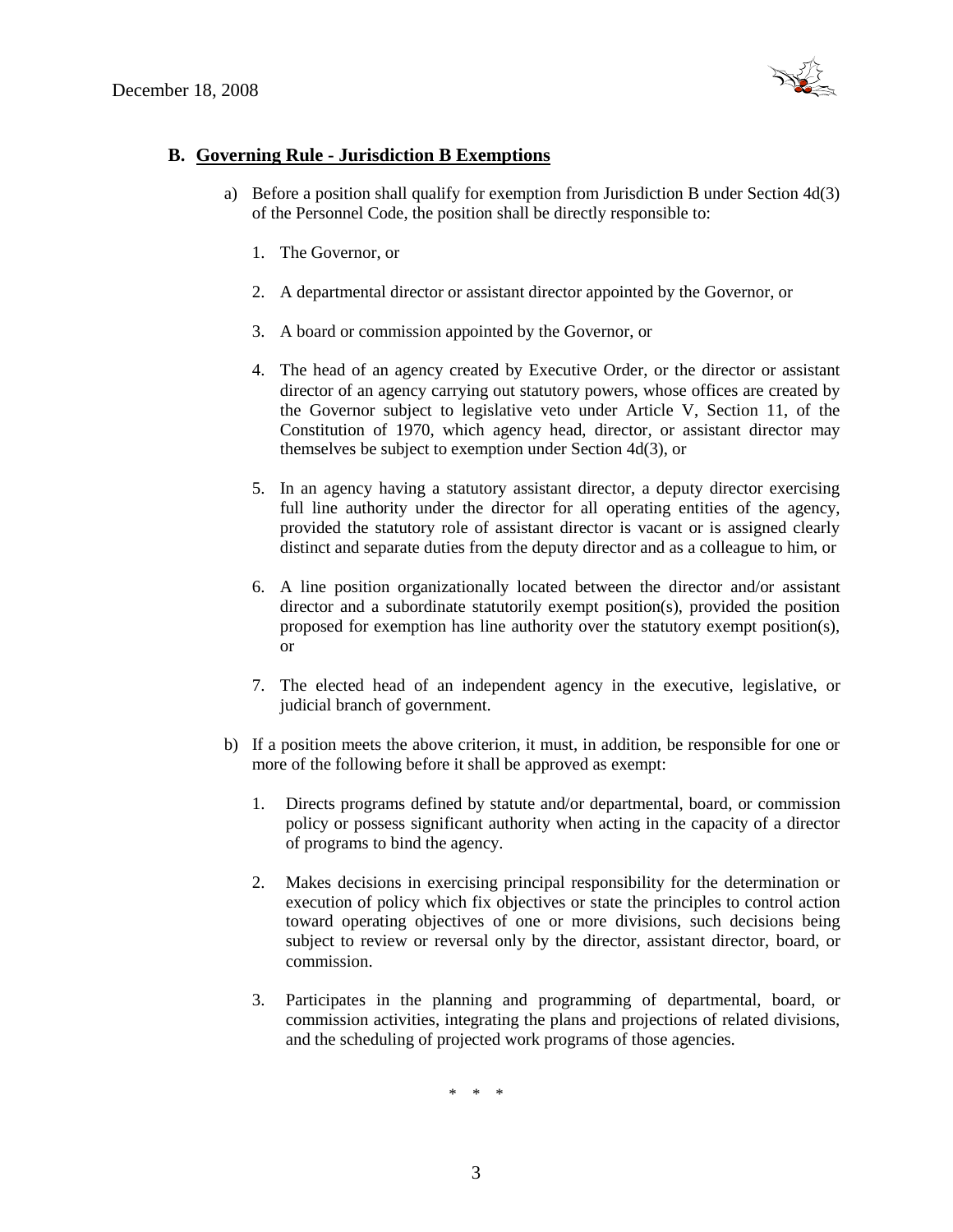

### **C. Requests for 4d(3) Exemption**

As to Item C, Executive Director Daniel Stralka reported that this request is for the Associate Deputy Director of Residential Monitoring for the Department of Children and Family Services, a position that reports to the Deputy Director of Monitoring/Quality Assurance that reports to the Chief of Staff that reports to the Director. Under traditional staff analysis, this position does not meet the reporting requirement of the Commission rules.

Residential Monitoring is an agency program that is responsible for on-site monitoring of all residential and group home facilities that provide treatment to wards of the State. It also collects and interprets data from staffing, on-site observations, and files reviews to assist providers in improving the quality of their services. The agency did not provide any statutory basis for the program. The requested position directly supervises four positions and indirectly supervises a total of 41 positions.

There is no issue with the nature of the program to support 4d(3) exemption. The issue is the lack of principal policy responsibility over the direction of the program. First, its immediate supervisory Deputy Director position – which is  $4d(3)$  exempt – has the level of responsibility for this program that already supports 4d(3) exemption. The Deputy Director's job description specifically cites to the residential monitoring program among six different programs and states, "Directs the establishment, formulation, interpretation, and implementation of all agency policy, plans, and general programmatic administrative procedures included in this jurisdiction." That statement makes it pretty clear where the principal policy responsibilities lie with respect to this program. Second, the job description for the requested position itself is devoid of such language, which indicates it lacks the principality to justify exemption. The first section contradicts the quotation above while section two is standard supervisory boilerplate language and the rest indicates that it "prepares reports" and provides "consultation and advice." Given this along with its placement on the organizational chart, it was the Staff recommendation to deny this request.

Miller Anderson, Deputy Director of Monitoring/Quality Assurance, was present and concurred in the above presentation. However, he maintained that this request qualified for exemption based on the nature of the program. Chairman Kolker inquired as to whether the incumbent's term had been renewed and Anderson indicated that a renewal had not been approved. At the suggestion of Chairman Kolker and Commissioner Dalianis, the agency agreed to review the reporting structure and consider clarifying the position description so that the request would alleviate the Commission Staff's concerns set forth in the presentation.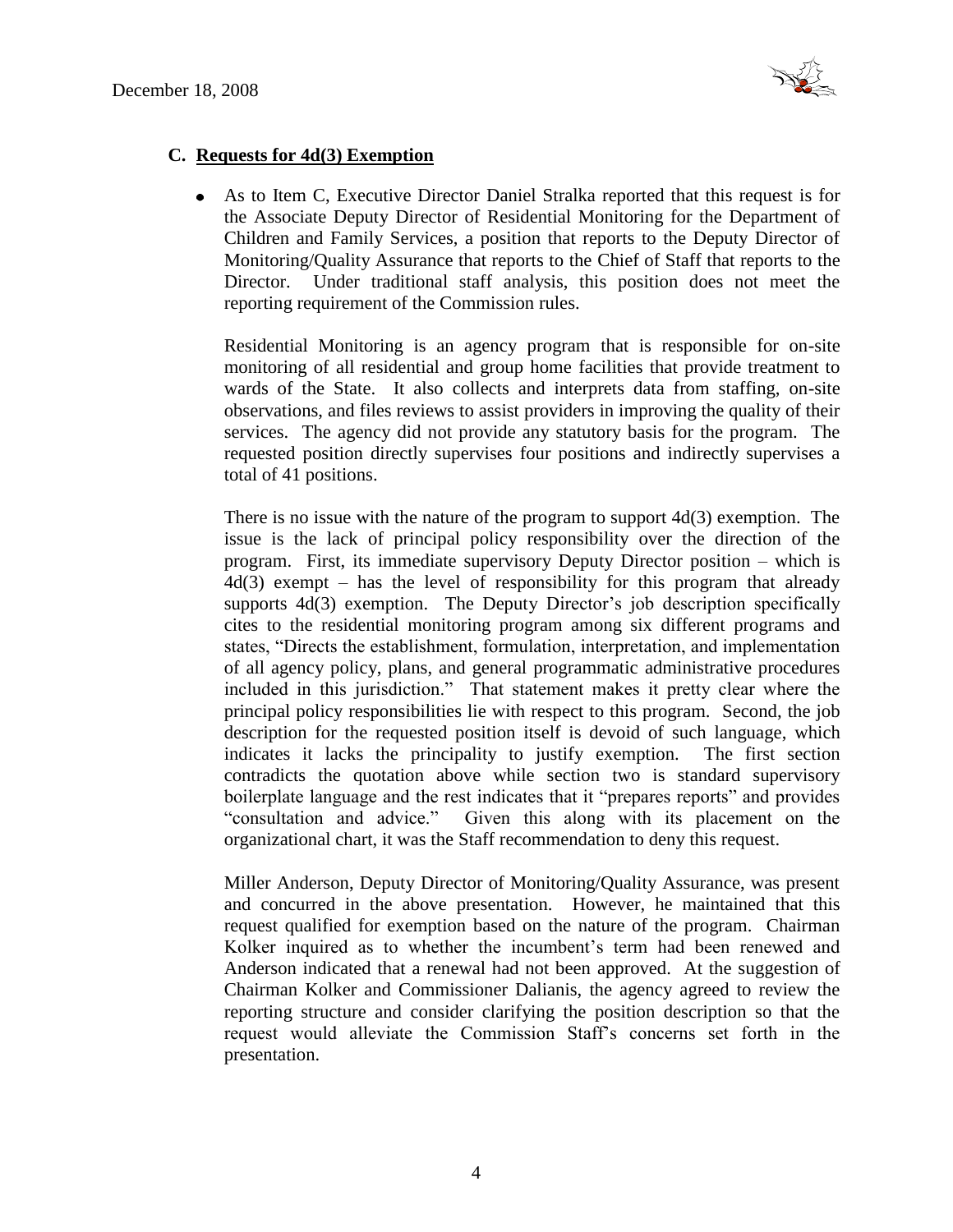

- As to Item D, Executive Director Stralka noted that this request was for the Forensic Network Manager, Division of Mental Health in the Department of Human Services. The agency withdrew this request.
- As to Item E, Executive Director Daniel Stralka reported that this request is for the Chief Information Security Officer for the Bureau of Communications and Computer Services (BCCS). This position reports to the Deputy Director of BCCS who in turn reports to the Director. To meet the reporting requirement, this Deputy Director would have to be considered the equivalent of a statutory assistant director.

It was noted that there were two BCCS positions on last month's agenda, both of which were approved. At that time, there was a brief presentation as to the size and scope of the Bureau's responsibilities (which was not repeated at this time). It was represented to the Commission last month that BCCS would be seeking a total of nine 4d(3) positions under the Deputy Director, and that a request for an information security position would be forthcoming. This is that request. This position has principal programmatic responsibility for providing information technology security statewide. It has significant principal policy responsibility to locate, research, develop, recommend, and implement short-term and long-term strategies and processes that the State of Illinois would commit to in securing its electronic information and applications. Given the technological nature of the position, it is presumed these recommendations would carry great weight. It has independent authority to commit and allocate Bureau resources to this end. For these reasons, Staff recommended approval. It was also noted that if the Commission approves this request, the agency has committed to abolishing a presently exempt position. No additional 4d(3) exemption requests from BCCS were anticipated at this time.

# **IT WAS MOVED BY COMMISSIONER DALIANIS, SECONDED BY COMMISSIONER EWELL, AND THE MOTION ADOPTED 5-0 TO GRANT AND CONTINUE THE REQUESTS FOR 4D(3) EXEMPTION FOR THE FOLLOWING POSITIONS:**

#### **The following 4d(3) exemption request was granted on December 18, 2008:**

#### **E. Illinois Department of Central Management Services**

| <b>Position Number</b>                                | 40070-37-16-000-00-02                                |  |
|-------------------------------------------------------|------------------------------------------------------|--|
| <b>Position Title</b>                                 | Senior Public Service Administrator                  |  |
| Bureau of Computer and Communications Services (BCCS) |                                                      |  |
| Bureau/Division                                       | Security and Compliance Solutions                    |  |
| <b>Functional Title</b>                               | <b>Chief Information Security Officer</b>            |  |
| Incumbent                                             | Vacant                                               |  |
| Supervisor                                            | Deputy Director of BCCS, who reports to the Director |  |
| Location                                              | <b>Cook County</b>                                   |  |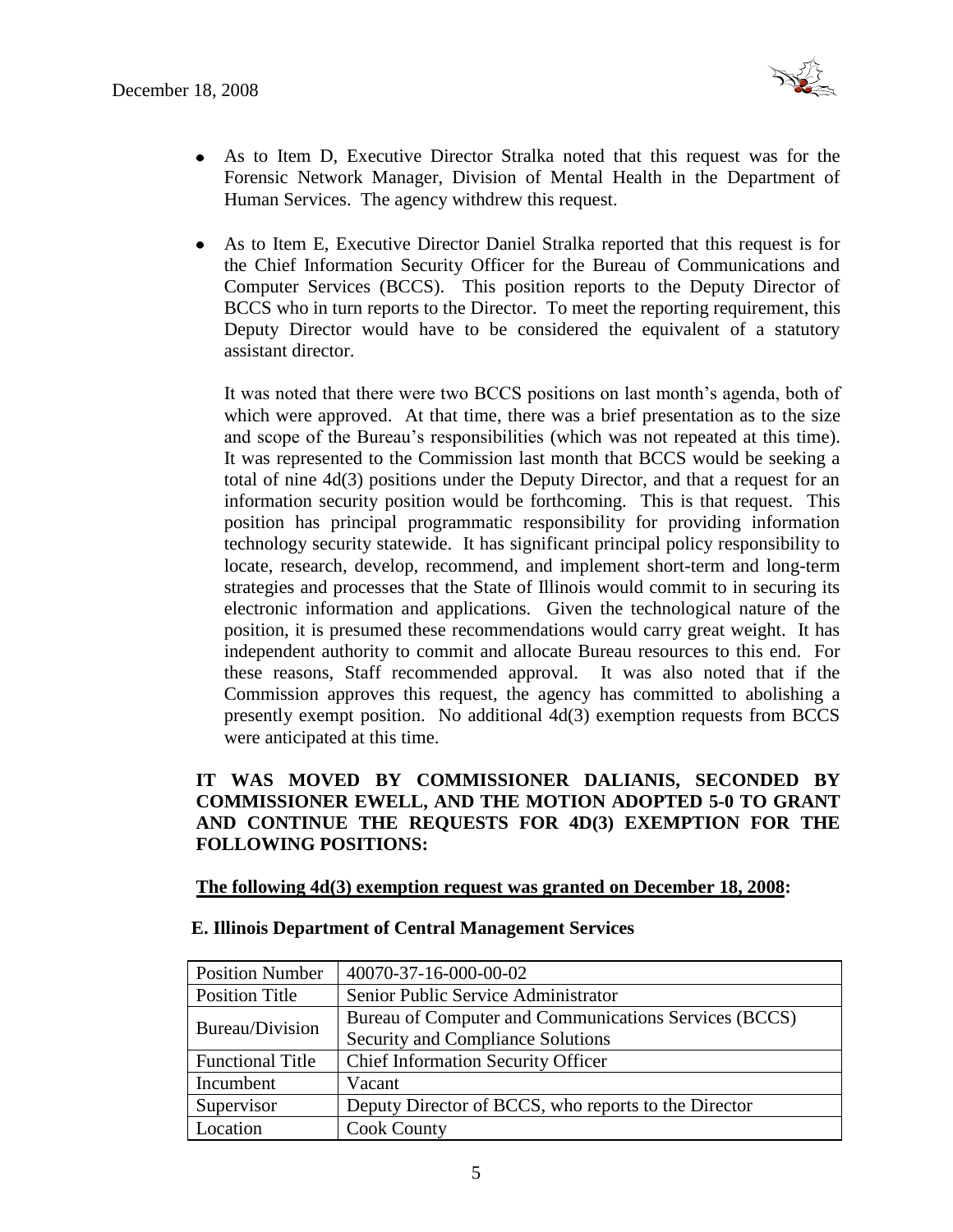

# **The following 4d(3) exemption request was continued on December 18, 2008:**

| <b>Position Number</b>  | 40070-16-13-700-00-01                                        |  |
|-------------------------|--------------------------------------------------------------|--|
| <b>Position Title</b>   | Senior Public Service Administrator                          |  |
| Bureau/Division         | <b>Residential Monitoring</b>                                |  |
| <b>Functional Title</b> | Associate Deputy Director of Residential Monitoring          |  |
| Incumbent               | Norman Brown                                                 |  |
| Supervisor              | Deputy Director of Monitoring/Quality Assurance, who reports |  |
|                         | to Chief of Staff, who reports to the Director               |  |
| Location                | <b>Cook County</b>                                           |  |

### **C. Illinois Department of Children and Family Services**

# V. CLASS SPECIFICATIONS

**The following class title was submitted for revision by the Director of Central Management Services:**

Position Title:

A. Aircraft Pilot II-Dual Rating (revise)

Classification analysis: "The Illinois Department of Transportation (IDOT) has reported that the Illinois Department of Transportation (IDOT) has requested revisions to the desirable requirements ratings requirements of the Aircraft Pilot II-Dual Rating class specification. Subject matter experts at IDOT have expressed concerns that the ratings requirements of pilots in this class as currently written are too restrictive.

Recent recruitment efforts by IDOT have resulted in low numbers of qualified candidates. This has been verified both by IDOT and the Department of Central Management Services' (CMS) Division of Examining. Qualified representatives of IDOT's Division of Aeronautics have identified a new set of ratings requirements that satisfy the standard of quality called for at this level of aircraft pilot. The proposed revisions to this class are intended to:

- address changes and accommodate trends and competition in the aircraft pilot  $\bullet$ industry,
- $\bullet$ modernize the ratings requirements to align with what IDOT seeks in this category of credentialed pilots, and
- adhere to the Federal Aviation Administration (FAA) guidelines."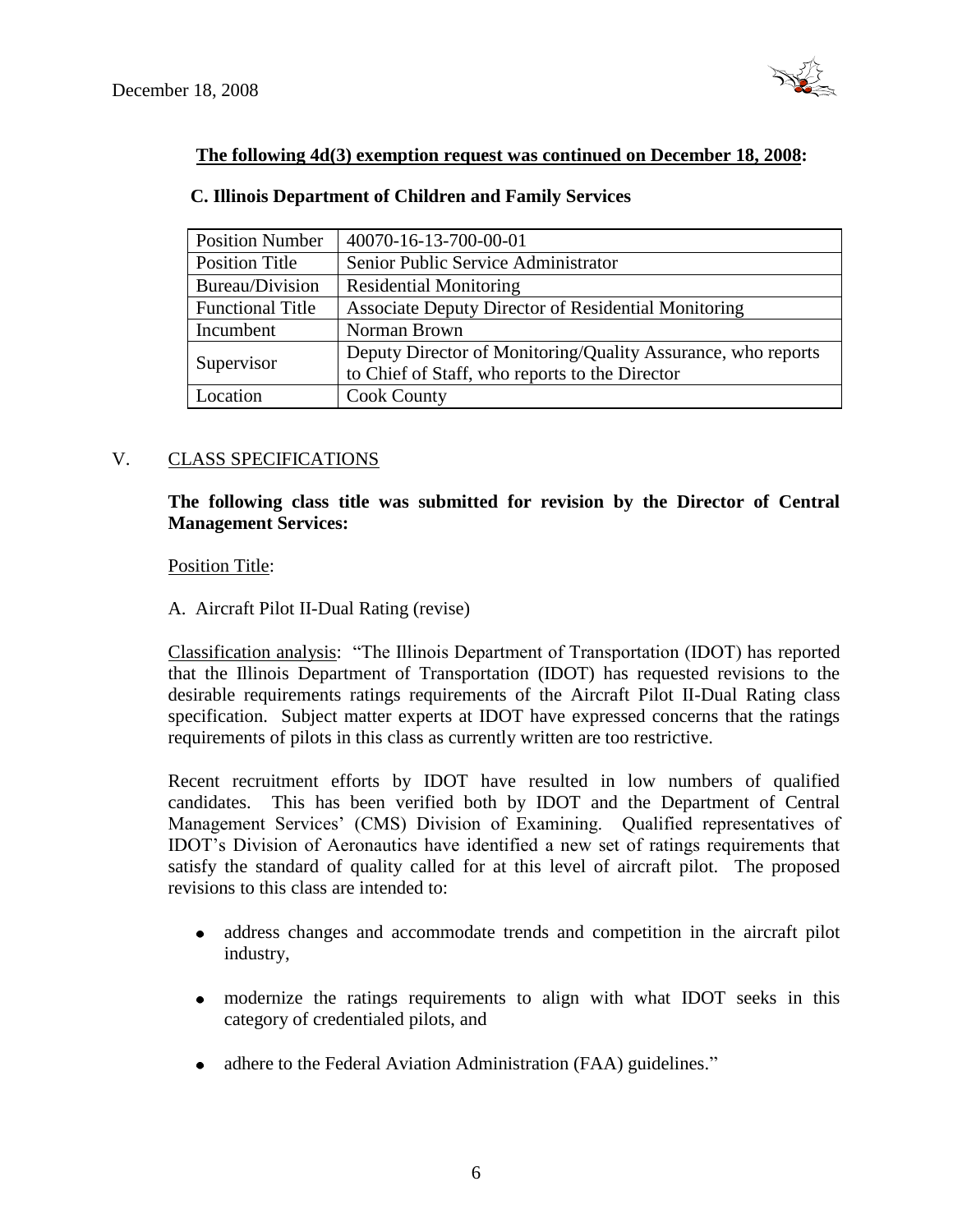

"On the class specification, the proposed ratings requirements are the criteria listed in either Section A or Section B in conjunction with the criteria listed in Numbers 3 through 8. The desirable requirements for education and experience will remain in place, as will the Distinguishing Features of Work and Illustrative Examples of Work. This proposal has been developed with the input and approval of representatives of the IDOT Division of Aeronautics and the CMS Division of Examining.

The proposed new ratings requirements will remove some aircraft-type restrictions from the total amount of flight hours and relieve the limiting forced-concentration of hours a pilot must earn in a Rotorcraft category Helicopter class aircraft to qualify as a dual rated pilot. The new ratings recognize the variety of ways and aircraft in which pilots receive their training and maintain their certificates. The revisions to the ratings are intended to provide practical and attractive incentives for pilots to achieve higher levels of credentials and a larger field of qualified applicants for the Department of Transportation in the process."

Assistant Executive Director Barris reported that he spoke with John Logsdon about the necessity for the amendment considering the class was just created in 2005. Logsdon stated that the revision was necessary to foster a qualified pool of candidates with experience in both rotary and fixed wing aircraft. Logsdon stated that a qualified pool of candidates had not been achieved since the creation of the class. To achieve this end, the total hours of experience required of a candidate was reduced for rotary aircraft but increased for total hours of flight time as pilot and pilot-in-command. Logsdon stated that the proposed revisions adhered to the standards set forth by the Federal Aviation Administration. Logsdon stated that this was intended to increase the pool of applicants and that he was not aware of the change being made for any one applicant.

Chairman Kolker noted the difference in hours this revision represents. Commission Peterson instructed Assistant Executive Director to ensure that Staff maintains all backup documentation for this revision.

# **IT WAS MOVED BY COMMISSIONER DALIANIS, SECONDED BY COMMISSIONER BUKRABA, AND THE MOTION ADOPTED 5-0 TO APPROVE THE REVISION OF THE FOLLOWING CLASS TITLE TO BE EFFECTIVE JANUARY 1, 2009:**

# **A: Aircraft Pilot II-Dual Rating**

**IT WAS MOVED BY COMMISSIONER EWELL, SECONDED BY COMMISSIONER DALIANIS, AND THE MOTION ADOPTED 5-0 TO DISAPPROVE ANY CLASS SPECIFICATIONS RECEIVED BY THE COMMISSION NOT CONTAINED IN THIS REPORT TO ALLOW ADEQUATE STUDY.**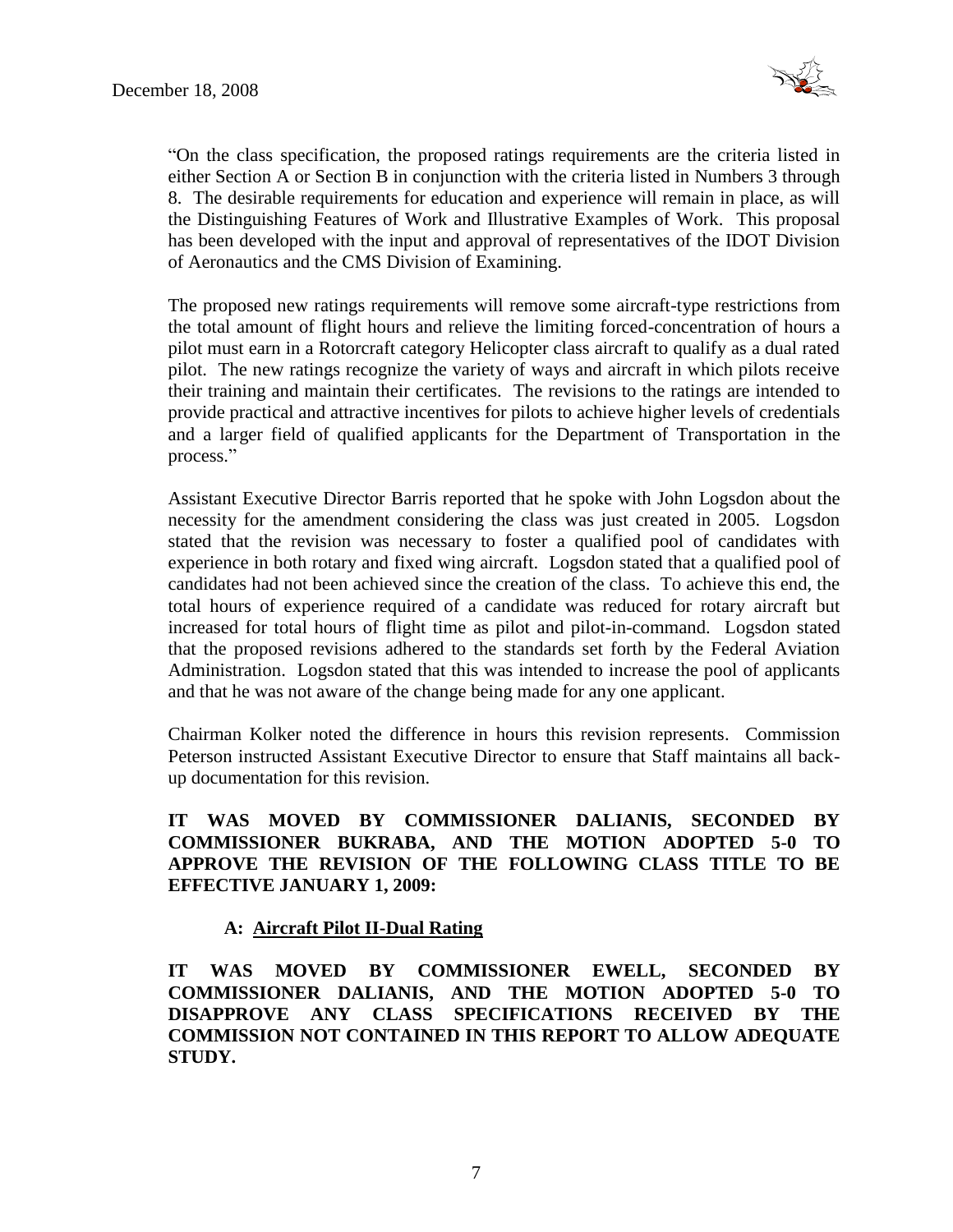

# VI. MOTION TO GO INTO EXECUTIVE SESSION

**IT WAS MOVED BY COMMISSIONER DALIANIS, SECONDED BY COMMISSIONER EWELL, AND BY ROLL CALL VOTE THE MOTION ADOPTED 5-0 TO HOLD AN EXECUTIVE SESSION PURSUANT TO SUBSECTIONS 2(c)(1), 2(c)(4), AND 2(c)(11) OF THE OPEN MEETINGS ACT.** 

| <b>KOLKER</b>  | YES  | <b>EWELL</b>    | <b>YES</b> |
|----------------|------|-----------------|------------|
| PETERSON       | YES  | <b>DALIANIS</b> | YES        |
| <b>BUKRABA</b> | YES. |                 |            |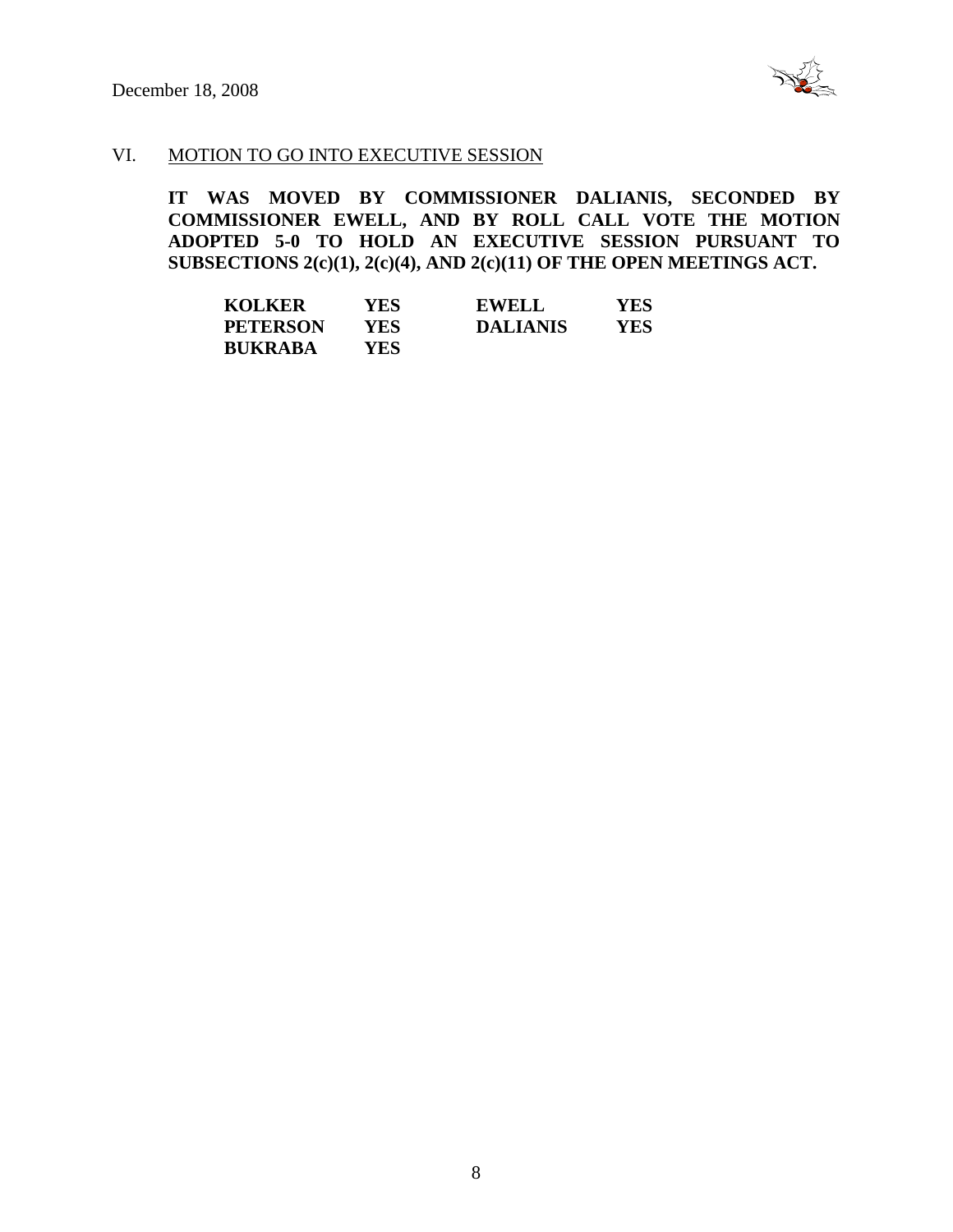

#### VII. RECONVENE MEETING

Upon due and proper notice the regular meeting of the Illinois Civil Service Commission was reconvened at 160 North LaSalle Street, Suite S-901, Chicago, Illinois at 10:15 a.m.

#### PRESENT

Chris Kolker, Chairman; Raymond W. Ewell, Barbara J. Peterson, Betty A. Bukraba, and Ares G. Dalianis, Commissioners; Daniel Stralka, Executive Director; Andrew Barris, Assistant Executive Director (via telephone); and George Klumpner and Bennie Williams, Jr.

#### VIII. NON-MERIT APPOINTMENT REPORT

The Personnel Code permits non-merit appointments for a limited period of time, i.e., emergency appointments shall not exceed 60 days and shall not be renewed, and positions shall not be filled on a temporary or provisional basis for more than six months out of any twelve-month period. Consecutive non-merit appointments are not violative of the Code, however, they do present a possible evasion of merit principles and should be monitored. Set forth below is the number of consecutive non-merit appointments made by each department. These statistics are from the Department of Central Management Services' Consecutive Non-Merit Report.

| Agency                                  | 10/31/08                    | 11/30/08     | 11/30/07 |
|-----------------------------------------|-----------------------------|--------------|----------|
| Agriculture                             | $\mathcal{D}_{\mathcal{L}}$ |              |          |
| <b>Central Management Services</b>      | $\mathfrak{D}$              | $\mathbf{2}$ |          |
| <b>Children and Family Services</b>     | $\mathfrak{D}$              | 5            | 6        |
| <b>Employment Security</b>              |                             |              |          |
| <b>Healthcare and Family Services</b>   | 12                          | 11           | 4        |
| <b>Historic Preservation</b>            |                             | O            |          |
| <b>Human Services</b>                   |                             |              |          |
| <b>Investment Board</b>                 |                             |              |          |
| <b>Natural Resources</b>                |                             | 13           | 13       |
| <b>State Police</b>                     |                             |              |          |
| <b>State Retirement Systems</b>         |                             |              |          |
| Transportation                          | 6                           | 6            |          |
| Veteran's Affairs                       |                             | 11           |          |
| <b>Workers' Compensation Commission</b> | 6                           | 6            |          |
| Totals                                  | 48                          | 66           | 37       |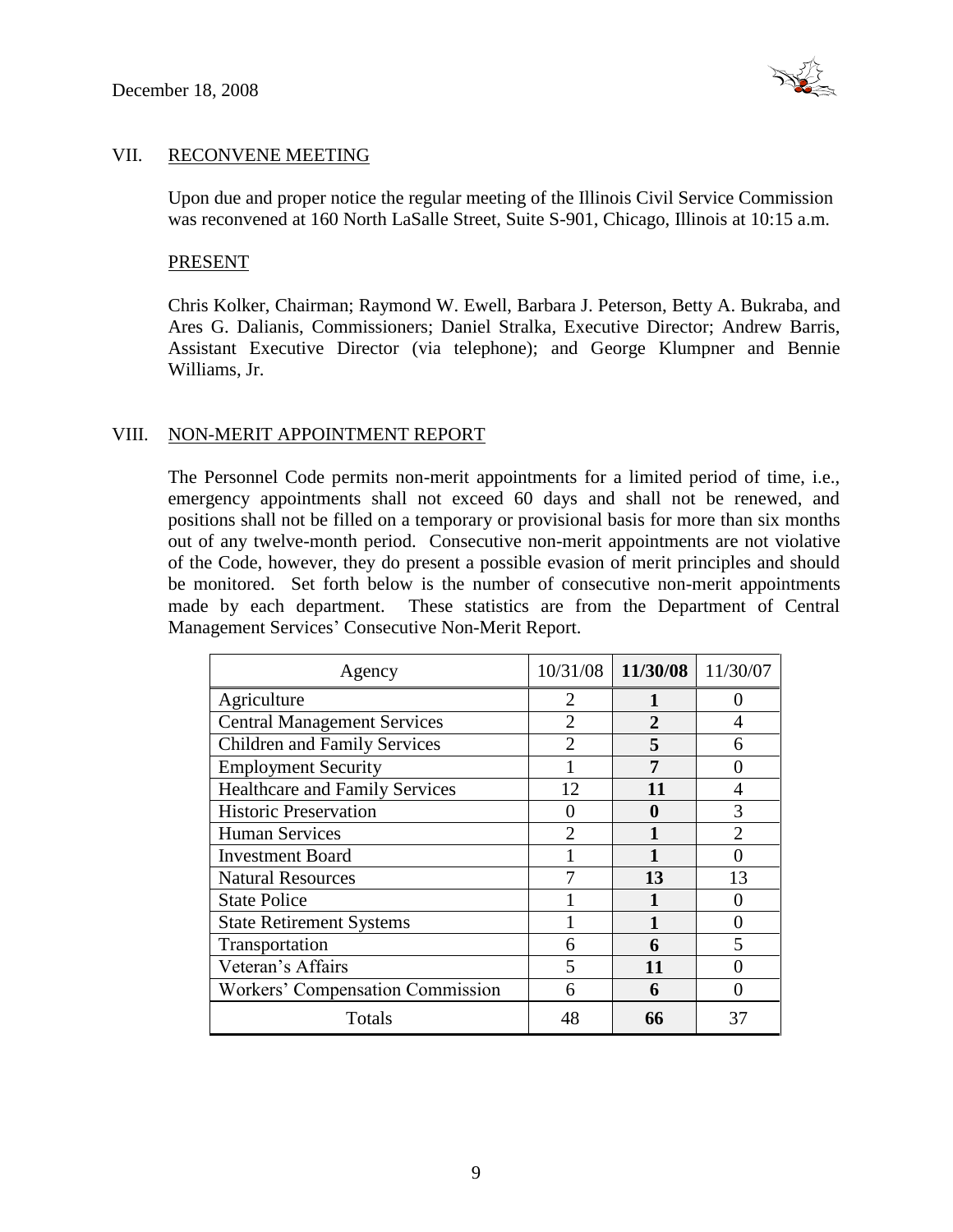

# IX. PUBLICLY ANNOUNCED DECISION RESULTING FROM APPEAL

# **DISCHARGE**

### **DA-47-08**

| Employee  | Peter Obazuaye     | <b>Appeal Date</b>      | 05/22/08                                                       |
|-----------|--------------------|-------------------------|----------------------------------------------------------------|
| Agency    | <b>DHS</b>         | <b>Decision Date</b>    | 12/05/08                                                       |
| Type      | Discharge          | ALJ                     | Daniel Stralka                                                 |
| Change(s) | Unexcused absences | Recommended<br>Decision | Charges are partially proven and<br>warrant 90-day suspension. |

**IT WAS MOVED BY COMMISSIONER DALIANIS, SECONDED BY COMMISSIONER EWELL, AND BY ROLL CALL VOTE OF 5-0, THE MOTION ADOPTED TO AFFIRM AND ADOPT THE ADMINISTRATIVE LAW JUDGE'S RECOMMENDED DECISION THAT THE CHARGES HAVE BEEN PARTIALLY PROVEN AND WARRANT A 90-DAY SUSPENSION FOR THE REASONS SET FORTH IN THE RECOMMENDED DECISION.**

| <b>KOLKER</b>   | YES. | <b>EWELL</b>    | YES |
|-----------------|------|-----------------|-----|
| <b>PETERSON</b> | YES  | <b>DALIANIS</b> | YES |
| <b>BUKRABA</b>  | YES  |                 |     |

# **DISCHARGE**

#### **DA-19-08**

| Employee  | Pamela J. Altman                                                                | <b>Appeal Date</b>   | 11/27/07                                               |
|-----------|---------------------------------------------------------------------------------|----------------------|--------------------------------------------------------|
| Agency    | <b>DCFS</b>                                                                     | <b>Decision Date</b> | 12/05/08                                               |
| Type      | Discharge                                                                       | ALJ                  | <b>Andrew Barris</b>                                   |
| Change(s) | Falsification of information; Recommended<br>negligent performance of<br>duties | Decision             | Charges are partially proven<br>and warrant discharge. |

**IT WAS MOVED BY COMMISSIONER PETERSON, SECONDED BY COMMISSIONER DALIANIS, AND BY ROLL CALL VOTE OF 5-0, THE MOTION ADOPTED TO AFFIRM AND ADOPT THE ADMINISTRATIVE LAW JUDGE'S RECOMMENDED DECISION THAT THE CHARGES HAVE BEEN PARTIALLY PROVEN AND WARRANT DISCHARGE FOR THE REASONS SET FORTH IN THE RECOMMENDED DECISION.**

| <b>KOLKER</b>   | YES        | <b>EWELL</b>    | YES |
|-----------------|------------|-----------------|-----|
| <b>PETERSON</b> | YES        | <b>DALIANIS</b> | YES |
| <b>BUKRABA</b>  | <b>YES</b> |                 |     |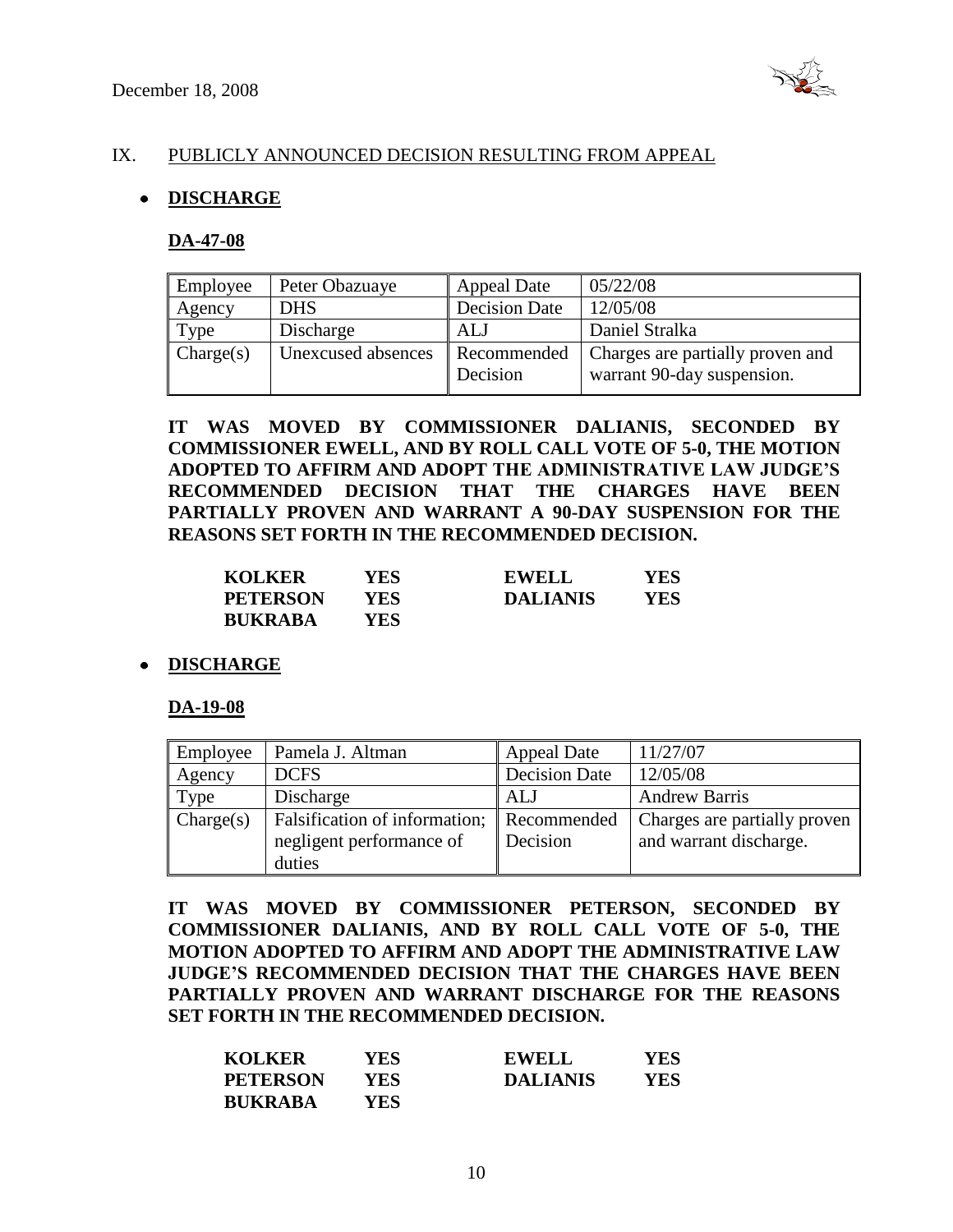

# **DISCHARGE**

# **DA-54-08**

| Employee  | Bennie Williams, Jr.                                          | <b>Appeal Date</b>      | 06/16/08                                               |
|-----------|---------------------------------------------------------------|-------------------------|--------------------------------------------------------|
| Agency    | <b>DOT</b>                                                    | <b>Decision Date</b>    | 12/05/08                                               |
| Type      | Discharge                                                     | ALJ                     | Daniel Stralka                                         |
| Change(s) | Threat of violence in the<br>workplace; disruptive<br>conduct | Recommended<br>Decision | Charges are partially proven<br>and warrant discharge. |

**IT WAS MOVED BY COMMISSIONER DALIANIS, SECONDED BY COMMISSIONER BUKRABA, AND BY ROLL CALL VOTE OF 5-0, THE MOTION ADOPTED TO AFFIRM AND ADOPT THE ADMINISTRATIVE LAW JUDGE'S RECOMMENDED DECISION TO DENY THE MOTION TO DISMISS FOR THE REASONS SET FORTH IN THE RECOMMENDED DECISION AND THAT THE CHARGES HAVE BEEN PARTIALLY PROVEN AND WARRANT DISCHARGE FOR THE REASONS SET FORTH IN THE RECOMMENDED DECISION.**

| <b>KOLKER</b>   | YES  | <b>EWELL</b>    | YES. |
|-----------------|------|-----------------|------|
| <b>PETERSON</b> | YES  | <b>DALIANIS</b> | YES. |
| <b>BUKRABA</b>  | YES. |                 |      |

# **DECLARATORY RULING**

# **DR-52-08**

| Employee  | Paul Dillon               | <b>Appeal Date</b>   | 06/09/08                         |
|-----------|---------------------------|----------------------|----------------------------------|
| Agency    | <b>DHS</b>                | <b>Decision Date</b> | 12/04/08                         |
| Type      | <b>Declaratory Ruling</b> | ALJ                  | <b>Andrew Barris</b>             |
| Ruling    | Agency to pay             | Proposed Finding     | Dillon is entitled to back wage  |
| Requested | back wages after          | for Declaratory      | claim after reinstatement, in    |
|           | reinstatement             | <b>Ruling</b>        | accordance with Section 11(b) of |
|           |                           |                      | the Personnel Code.              |

**IT WAS MOVED BY COMMISSIONER DALIANIS, SECONDED BY COMMISSIONER EWELL, AND BY ROLL CALL VOTE OF 5-0, THE MOTION ADOPTED TO AFFIRM AND ADOPT THE ADMINISTRATIVE LAW JUDGE'S PROPOSED FINDING FOR DECLARATORY RULING THAT THE PERSONNEL CODE PROVIDES THAT PAUL DILLON WAS ENTITLED TO A BACK WAGE CLAIM WHEN HE WAS REINSTATED AND THAT CENTRAL MANAGEMENT SERVICES IS ENTITLED TO SOLICIT INFORMATION FROM HIM TO CALCULATE THE CORRECT AMOUNT IN ACCORDANCE WITH SECTION 11(b).**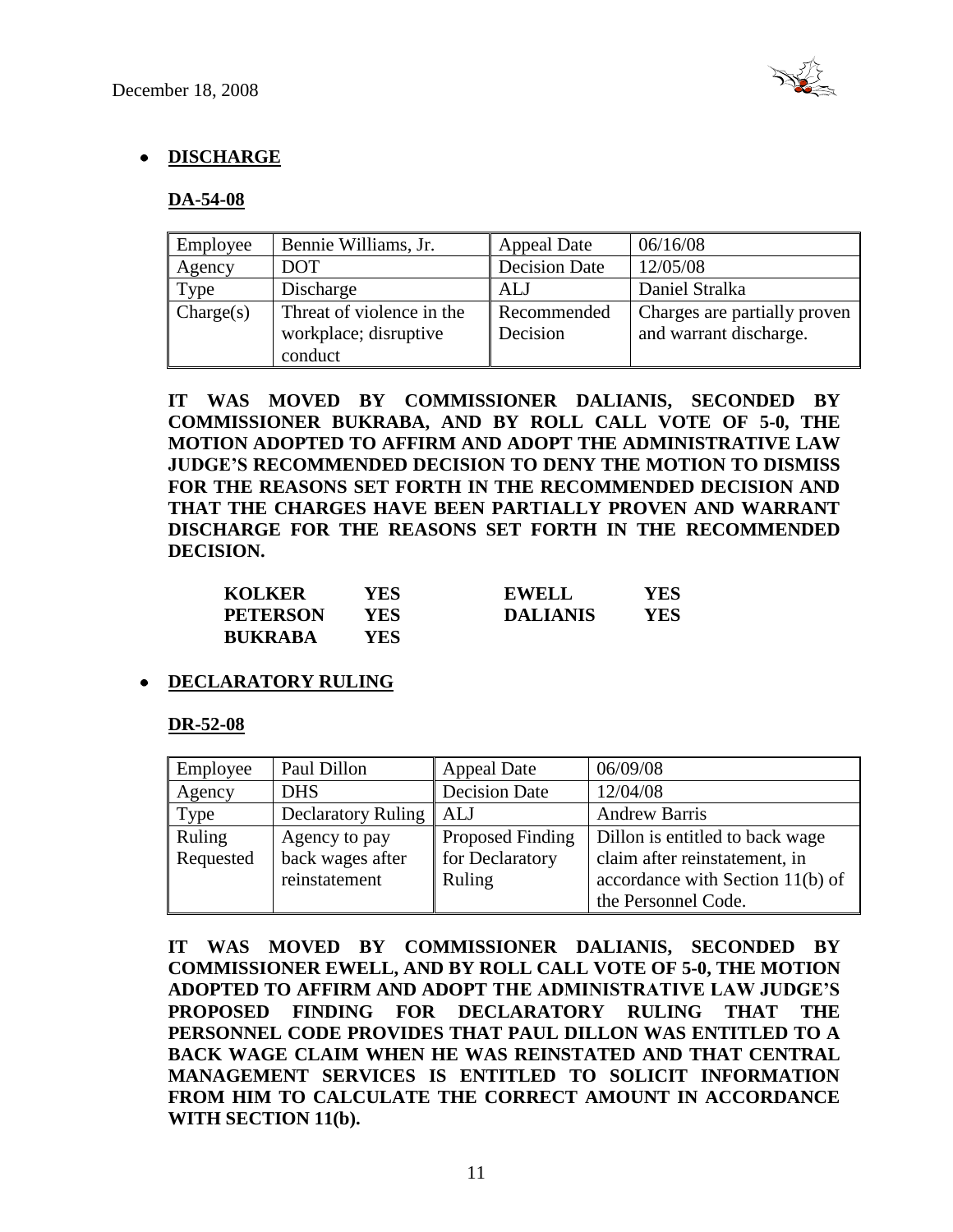

| <b>KOLKER</b>   | YES  | <b>EWELL</b>    | <b>YES</b> |
|-----------------|------|-----------------|------------|
| <b>PETERSON</b> | YES. | <b>DALIANIS</b> | YES        |
| <b>BUKRABA</b>  | YES  |                 |            |

### X. APPEAL TERMINATED WITHOUT DECISION ON THE MERITS

# **DISMISSED**

#### **DA-5-09**

| Employee  | Terry R. Drew                  | <b>Appeal Date</b>   | 07/30/08            |
|-----------|--------------------------------|----------------------|---------------------|
| Agency    | <b>DOT</b>                     | <b>Decision Date</b> | 12/08/08            |
| Type      | Discharge                      | ALJ                  | Daniel Stralka      |
| Change(s) | Violation of vehicle operation | Recommended          | Dismissed; settled. |
|           | and licensure policy; absent   | Decision             |                     |
|           | without approved leave         |                      |                     |

**IT WAS MOVED BY COMMISSIONER DALIANIS, SECONDED BY COMMISSIONER BUKRABA, AND BY ROLL CALL VOTE OF 5-0, THE MOTION ADOPTED TO AFFIRM AND ADOPT THE ADMINISTRATIVE LAW JUDGE'S RECOMMENDED DECISION TO DISMISS THE APPEAL AS A WRITTEN SETTLEMENT AGREEMENT WAS REACHED.**

| <b>KOLKER</b>   | YES | <b>EWELL</b>    | YES |
|-----------------|-----|-----------------|-----|
| <b>PETERSON</b> | YES | <b>DALIANIS</b> | YES |
| <b>BUKRABA</b>  | YES |                 |     |

#### XI. AMENDMENTS TO THE PERSONNEL RULES

Executive Director Daniel Stralka advised the Commission that the Department of Central Management Services advised him that the following proposed amendments to the Personnel Rules were in response to negotiated provisions of collective bargaining agreements. The one exception to that is "Maternity/Paternity and Adoption Leave" which is in response to an adverse ruling by the Human Rights Commission addressing the rights of unmarried parents.

# **EXTENSIONS OF JURISDICTION (80 IAC PART 305.260)**

a) Effective November 30, 2008, the Personnel Code Jurisdictions A, B and C will be extended to the Capital Development Board positions in the non-code classifications of Assistant Personnel Officer, responsible for a range of human resources services; Coordinator of Administrative Services, who supervises and assists with office support activities and advertises, schedules and checks bid openings and documents for the Office of Operations; Executive Assistant I, who provides secretarial and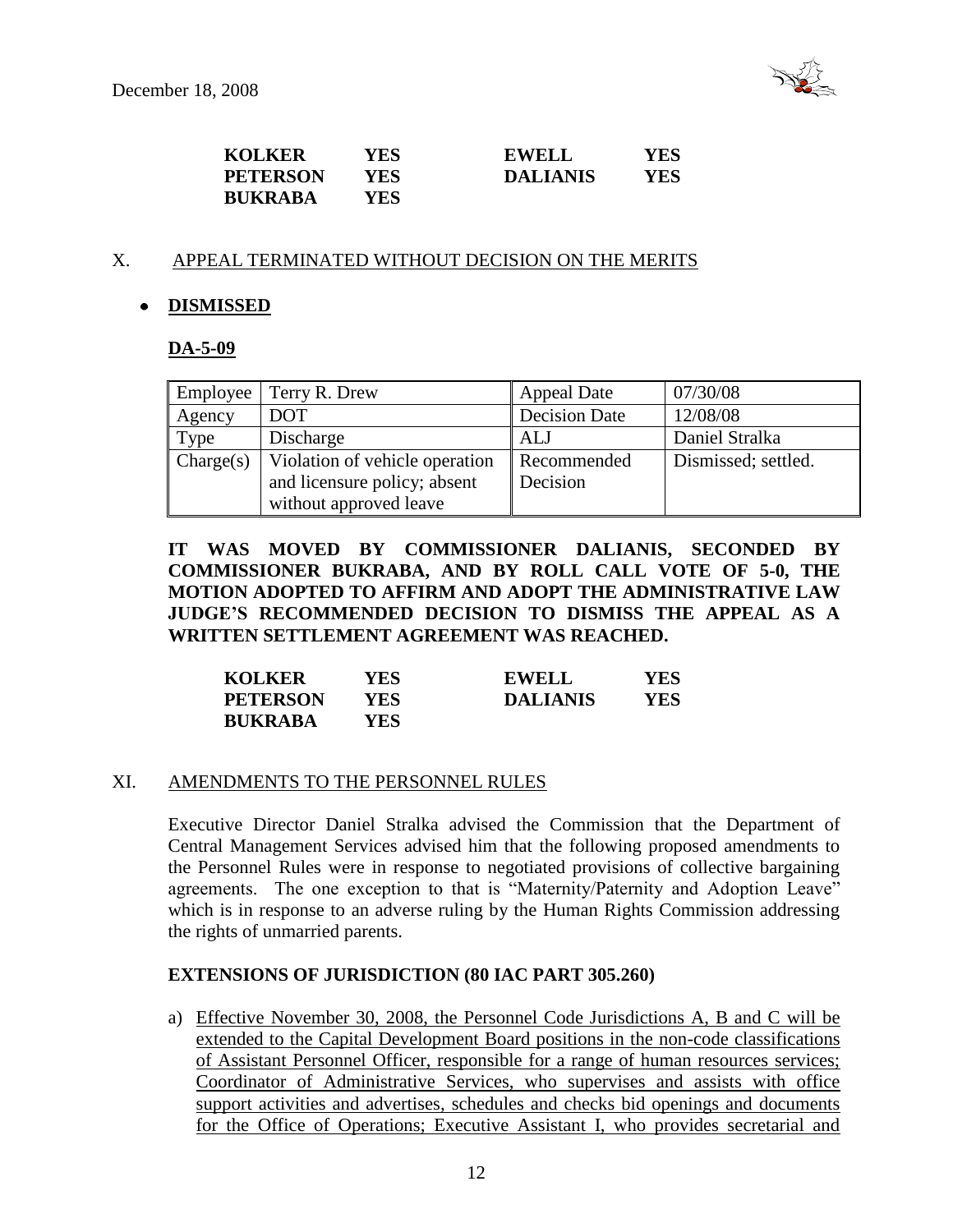

administrative support services to program managers at the Board; and Fiscal Executive, responsible for performing advanced accounting, financial reporting and analysis.

- b) Effective November 30, 2008, the Personnel Code Jurisdictions A, B and C will be extended to the Illinois Commerce Commission positions in the non-code classifications of Accounts Processing Analyst, performing account technician work.
- c) Employees of these divisions serving prior to November 30, 2008 will be required to qualify within six months in the same kind of examination as those required for entrance examinations for comparable positions. All appointments subsequent to November 30, 2008 will be made pursuant to provisions of the Illinois Personnel Code and the Rules of the Department of Central Management Services (80 Ill. Adm. Code 301 through 303). No provision of this Section in any way affects the status of employees already holding certified status under the Personnel Code. All other provisions of the Personnel Code and Rules of the Department of Central management Services (80 Ill. Adm. Code 301 through 303) will apply to employees of the above-named divisions, effective November 30, 2008.

# **VETERANS CONTINUOUS SERVICE (80 IAC PART 302.220)**

a) Leaves of absence shall be granted to all employees, except temporary or emergency employees, who leave their positions and enter military service for 5 years 4 years or less (exclusive of any additional service imposed pursuant to law). An employee shall be restored to the same or a similar position on making an application to his/her employing agency within 90 days after separation from active duty or from hospitalization or convalescence continuing after discharge for not more than two years one year. The employee must provide evidence of satisfactory completion of training and military service when making application and be qualified to perform the duties of the position.

# **SICK LEAVE (80 IAC PART 303.90)**

Sick time may be taken in increments of not less than one-quarter hour after a minimum use of one-half hour any time after it is earned.

# **SICK LEAVE BANK (80 IAC PART 303.112)**

- b) Definitions
	- 4) "Catastrophic illness or injury" means temporary disability or incapacity resulting from a life threatening illness or injury or illness or injury of other catastrophic proportion as determined by the Director. Factors considered by the Director shall include the length of time the employee must be absent from work due to illness or injury. Catastrophic illness or injury may be due to, but not limited to, cancer, heart disease, stroke or another serious illness or injury resulting in an employee missing more than 25 work days.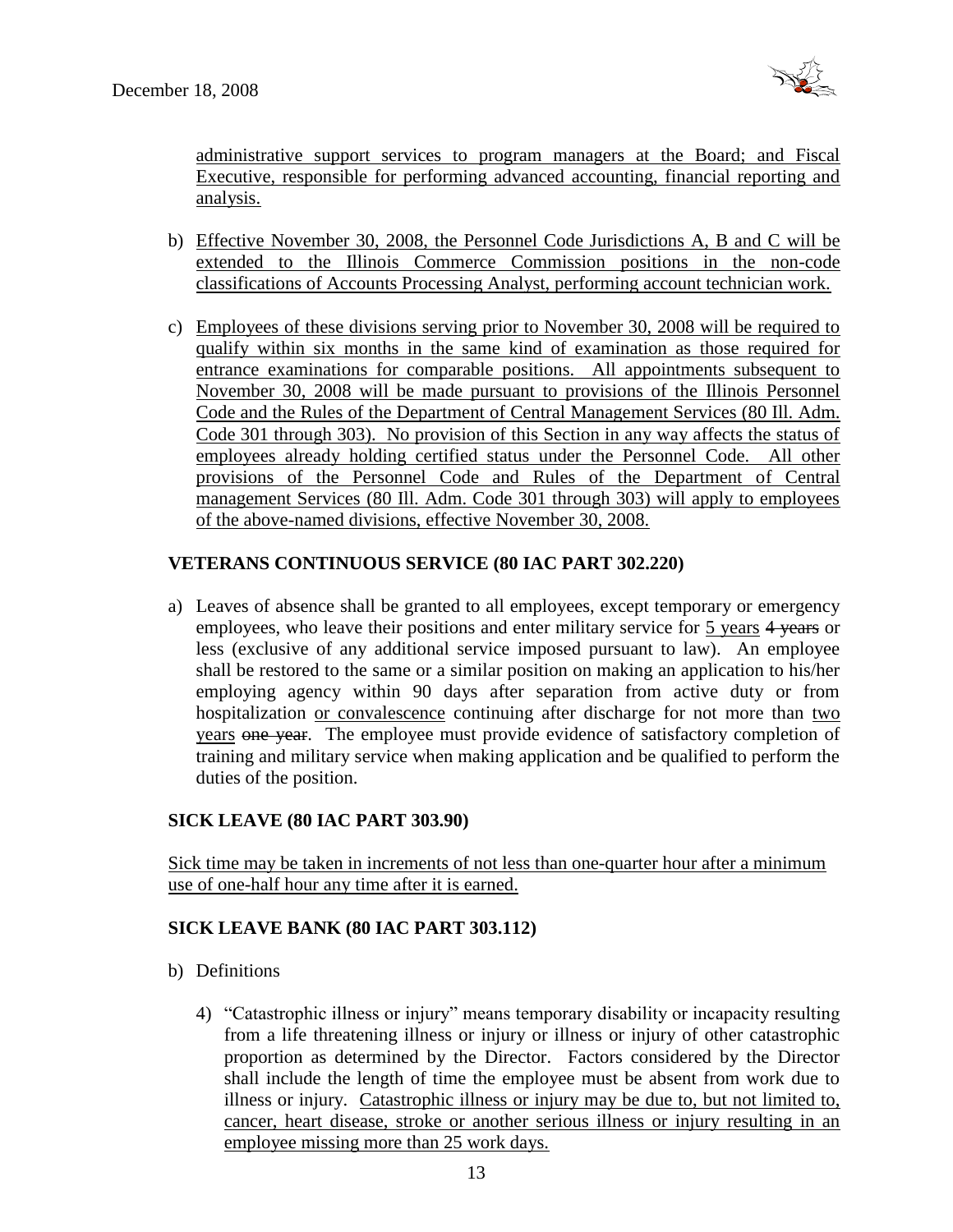

5) "Personal catastrophic illness or injury" means a catastrophic illness or injury to the employee or, if agreed upon by the Agency head and the Director, members of the employee's immediate family. Factors to be considered in determining if an employee's immediate family members are covered include the nature and duration of the catastrophic illness or injury and whether such individuals are covered pursuant to collective bargaining negotiations. Immediate family shall mean spouse, child, parent or any person living in the employee's household for whom the employee has custodial responsibility or where the person is financially and emotionally dependent on the employee and where the presence of the employee is needed.

…

- e) Employees may voluntarily enroll at any time. Employees shall who enroll within 30 calendar days after the establishment of a sick leave ban by an Agency must wait 30 calendar days before utilizing the sick leave bank. Employees who enroll more than 30 days after the establishment of a sick leave bank by an Agency must wait 60 calendar days after enrollment before utilizing the sick leave bank.
- f) An employee may use up to 25 work days from the sick leave bank per 12-month period calendar year except that participating employees shall not use sick leave accumulated in the sick leave bank until all of their accrued vacation, personal days, sick leave and compensatory time have been used. The Director may approve limits of other than 25 work days per 12-month period year.

# **VETERANS HOSPITAL LEAVE (80 IAC PART 303.115)**

An employee who is also a veteran shall be permitted 4 2 days with pay per year to visit a veterans hospital or clinic for examination of a military service-connected disability. The 4 2 days shall not be charged against any sick leave currently available to the employee.

# **LEAVE FOR PERSONAL BUSINESS (80 IAC PART 303.125)**

a) …

Employees entitled to receive such leave who enter service during the year shall be given credit for such leave at the rate of  $\frac{1}{2}$  day for each 2 months service for the calendar year in which hired. Such personal leave may not be used in increments of less than one-half hour 2 hours at a time. Except for those emergency situations which preclude the making of prior arrangements, such days off shall be scheduled sufficiently in advance to be consistent with operating needs of the employer. Supervisors may, however, grant employee requests to use personal leave in increments of one-quarter  $\frac{1}{2}$  hour, after a minimum use of one-half  $\frac{1}{2}$  hour.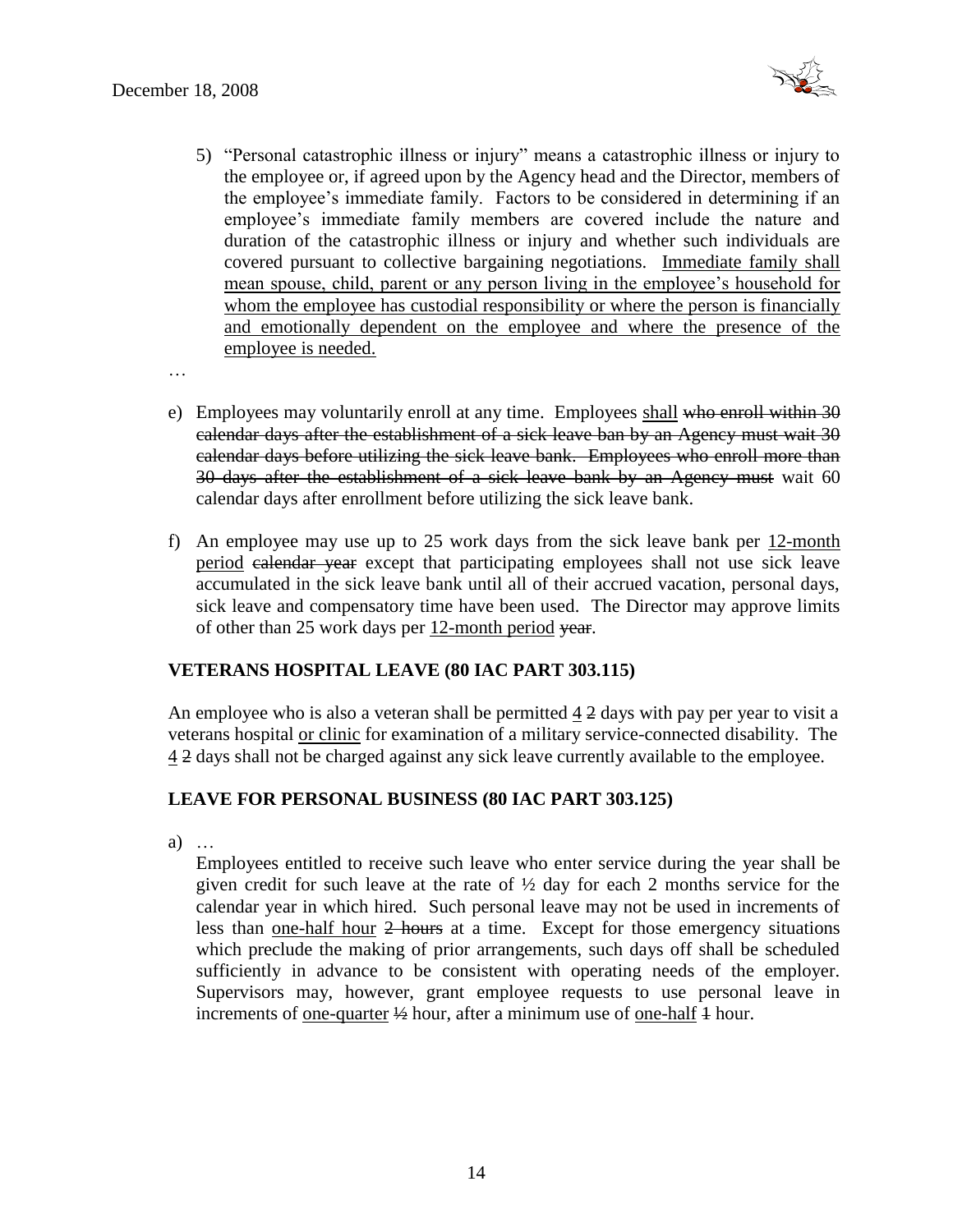

# **MATERNITY/PATERNITY AND ADOPTION LEAVE (80 IAC PART 303.130)**

- a) All employees who provide proof of their pregnancy or that of their female partner within 30 days of the expected due date All female employees who show proof that they have received prenatal care in the first 20 weeks will be eligible for 4 weeks (20) work days) of paid maternity/paternity leave. Such proof shall be provided to the employer no later than the  $24^{th}$  week of pregnancy. All male employees who show proof that their spouses have received prenatal care in the first 20 weeks with notification to the employer with 24 weeks, will be eligible for 3 weeks (15 work days) of paid paternity leave. The State shall require proof of the birth and marriage for a non-covered spouse. Maternity and/or paternity leave shall be limited to 1 leave per family for each pregnancy resulting in birth or multiple births. In addition, nonmarried male employees may be required to provide proof of paternity such as a birth certificate or other appropriate documentation confirming paternity.
- b) All employees are eligible for 4 3 weeks (20 15 work days) of paid leave with a new adoption, with the leave to commence when physical custody of the child or children has been granted to the employee member, provided that the employee can show that the formal adoption process is underway. The agency personnel office must be notified and the employee must submit proof that the adoption has been initiated. Adoption leave shall be limited to 1 leave per adoption family per year.

# **LEAVE IN THE EVENT OF A STILLBORN CHILD (80 IAC PART 303.131)**

All employees who have provided proof of their pregnancy or that of their female partner within 30 days of the expected due date will be eligible for 4 weeks (20 work days) of paid leave in the event of a full-term stillborn child. The State shall require proof of a stillbirth, such as a fetal death certificate or certificate of stillbirth. This leave shall be limited to 1 leave per family for each stillbirth. In addition, non-married male employees may be required to provide proof of paternity.

# **VACATION ELIGIBILITY (80 IAC PART 303.250)**

- a) Employees, except emergency and temporary and those paid pursuant to 80 Ill. Adm. Code 310.230, shall earn vacation time. No employee on leave of absence may earn vacation except when the leave was for the purpose of accepting a temporary working assignment in another class.
- …
- c) Vacation time may be taken in increments of not less than one-quarter half hour after a minimum use of one-half hour any time after it is earned. Vacation time shall not be accumulated for more than 24 months after the end of the calendar year in which it is earned.